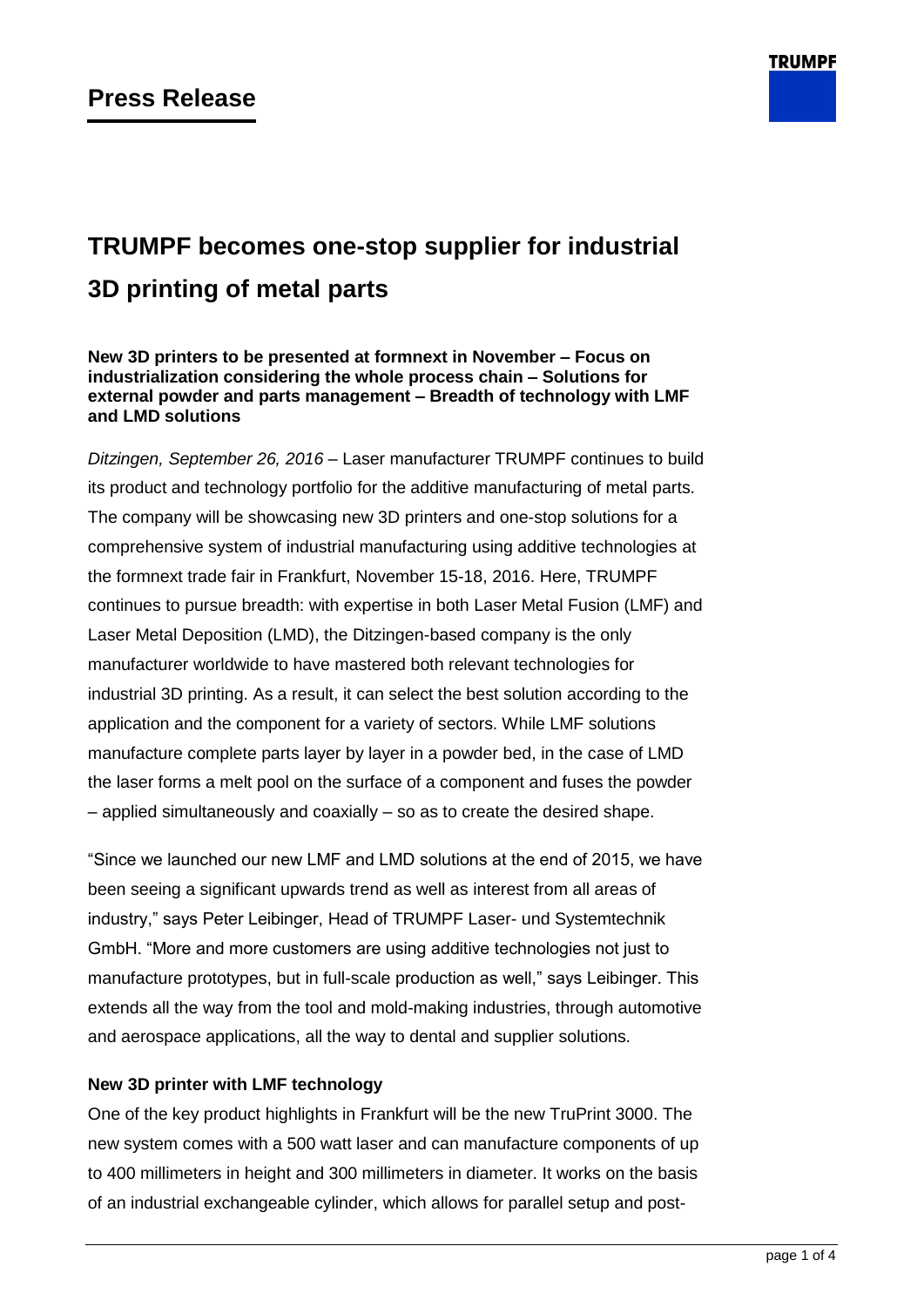## **Press Release**

processing and guarantees a high level of machine availability. "With the TruPrint 3000, we are shifting the focus onto the industrialization of additive manufacturing based on the whole process chain. That means that we consider not only the manufacturing technology itself, but also – and this is quite in the spirit of Industry 4.0 – the work steps that precede and follow it," says Leibinger. The process chain begins with the preparation of data for the manufacturing task, continuing on via the machine and the whole manufacturing process, including monitoring to finish with an industrial system periphery for smart parts and powder management. Thanks to consistently reproducible powder and part quality, the TruPrint 3000 is ideally equipped for series production.

## **Technological breadth with LMF and LMD solutions**

One year after the successful market launch of the TruPrint 1000, TRUMPF will also be showcasing new industrial application scenarios for this solution at the formnext trade fair. The TruPrint 1000 is a compact and universally deployable LMF system that can cost effectively manufacture fist-sized components of up to 100 millimeters in height and 100 millimeters in diameter. The technology portfolio is rounded off with the LMD solution TruLaser Cell 3000. This machine is capable of generating just about any sandwich structure you care to imagine – at a rate of up to 500 cubic centimeters per hour. What about restrictions on the combination of materials? Next to none! By drawing on LMD technology, TRUMPF is addressing not only additive manufacturing, but joining technology, the manufacture of coating systems, and all sort of repair techniques as well.

TRUMPF has also prepared a little glimpse into the future. "We want to make further improvements in the productivity of our additive manufacturing solutions – and are currently working on new, innovative machine concepts," says Leibinger of the next generation.

Digital photographs in print-ready resolution are available to illustrate this press release. They may only be used for editorial purposes. Use is free of charge when credit is given as "Photo: TRUMPF". Graphic editing – except for dropping out the main motive – is prohibited. Additional photos can be accessed on the company website: [www.trumpf.com/en/press/media-services](http://www.trumpf.com/en/press/media-services)

**TRUMPF**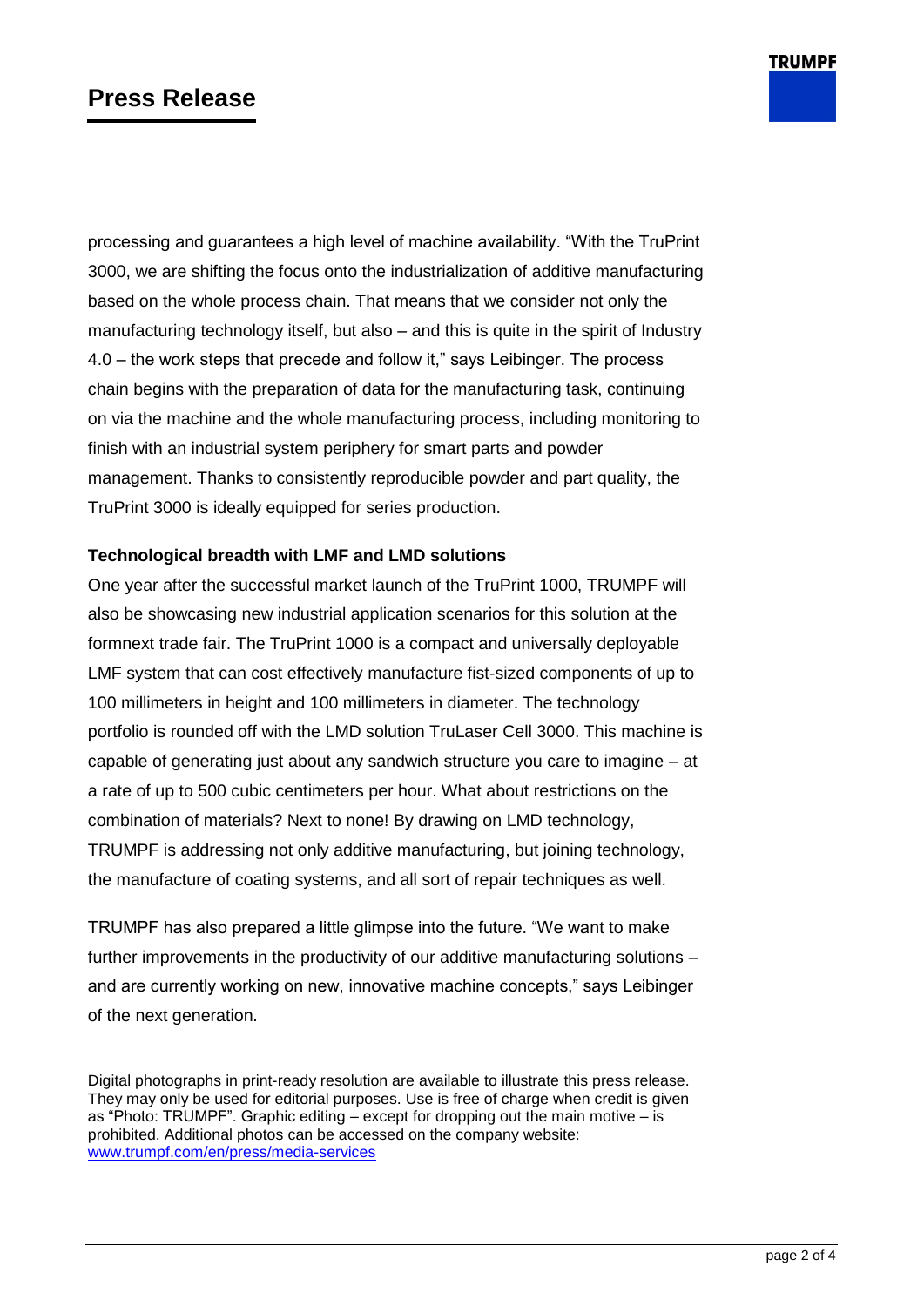## **Press Release**





## **LMF – TruPrint 1000**

The TruPrint 1000 can manufacture components of up to 100 millimeters in height and 100 millimeters in diameter.



#### **LMF – Automotive sector**

This impeller is a prototype component from the field of powerplant development. The component geometry optimizes flow conditions in the engine area.



#### **LMD – TruLaser Cell 3000**

The TruLaser Cell 3000 can reach a manufacturing speed of up to 500 cubic meters per hour.



#### **Peter Leibinger**

Vice-Chairman of the Managing Board of the TRUMPF GmbH + Co. KG, head of the Laser Technology and Electronics Division.